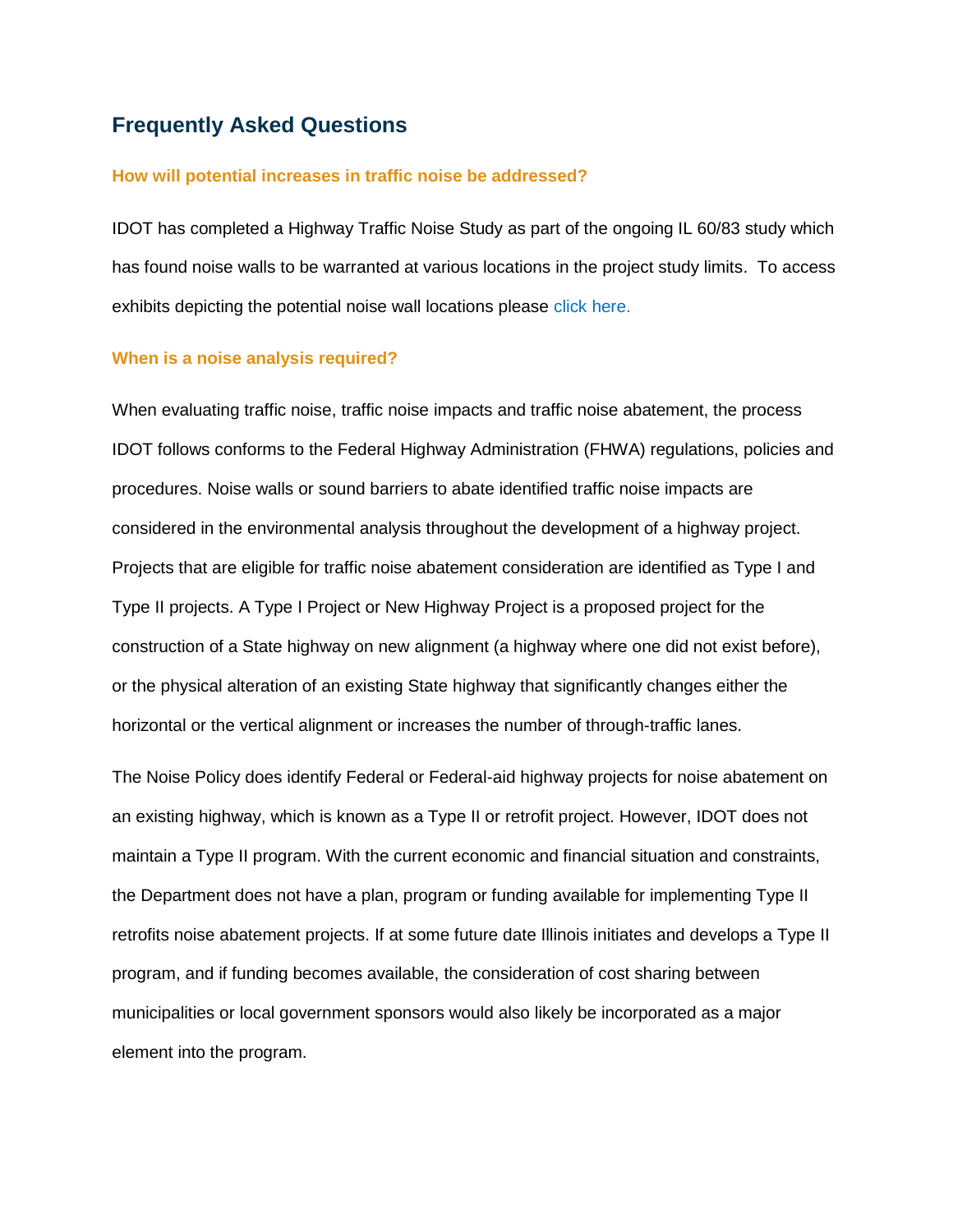### **Who pays for the noise walls to be constructed?**

If the benefitted receptors\* vote in favor of a noise wall, the standard construction cost will be borne by IDOT as part of the overall IL 60/83 project. Non-standard features, or enhanced aesthetics, will be subject to municipal cost participation. Individual property owners would not be asked to pay for a noise wall.

\*Benefitted receptors are residents and property owners who benefit from a noise wall.

#### **What happens if a noise abatement measure is determined to be necessary?**

As established by Federal Highway Administration regulations, property owners are able to vote for or against noise walls in their area. In order for a person to be eligible to vote, the noise wall must decrease the noise level at the property by at least 5 decibels, which is a readily perceptible change in noise (typically homes within 300 feet of a noise wall). Anything less than 5 decibels is barely detectible by the human ear, therefore a noise wall would not provide any perceptible benefit.

If more than 50% of the votes received are in favor of a wall, a wall will likely be included in the project. A response rate of at least 33% of eligible voters is desired. If the response rate from the initial ballot mailing is less than 33%, a second ballot will be mailed for residents in those areas only to the residents and property owners who did not vote in the first round.

Voters who are in the "first row" of receptors (who share a property line with the highway) will be counted and weighed as two votes. All others will be single votes. For rental properties, each occupant will count as one vote and the owner counts as one vote per unit. A final decision on the installation of abatement measures will be made upon completion of the project's final design and the public involvement process.